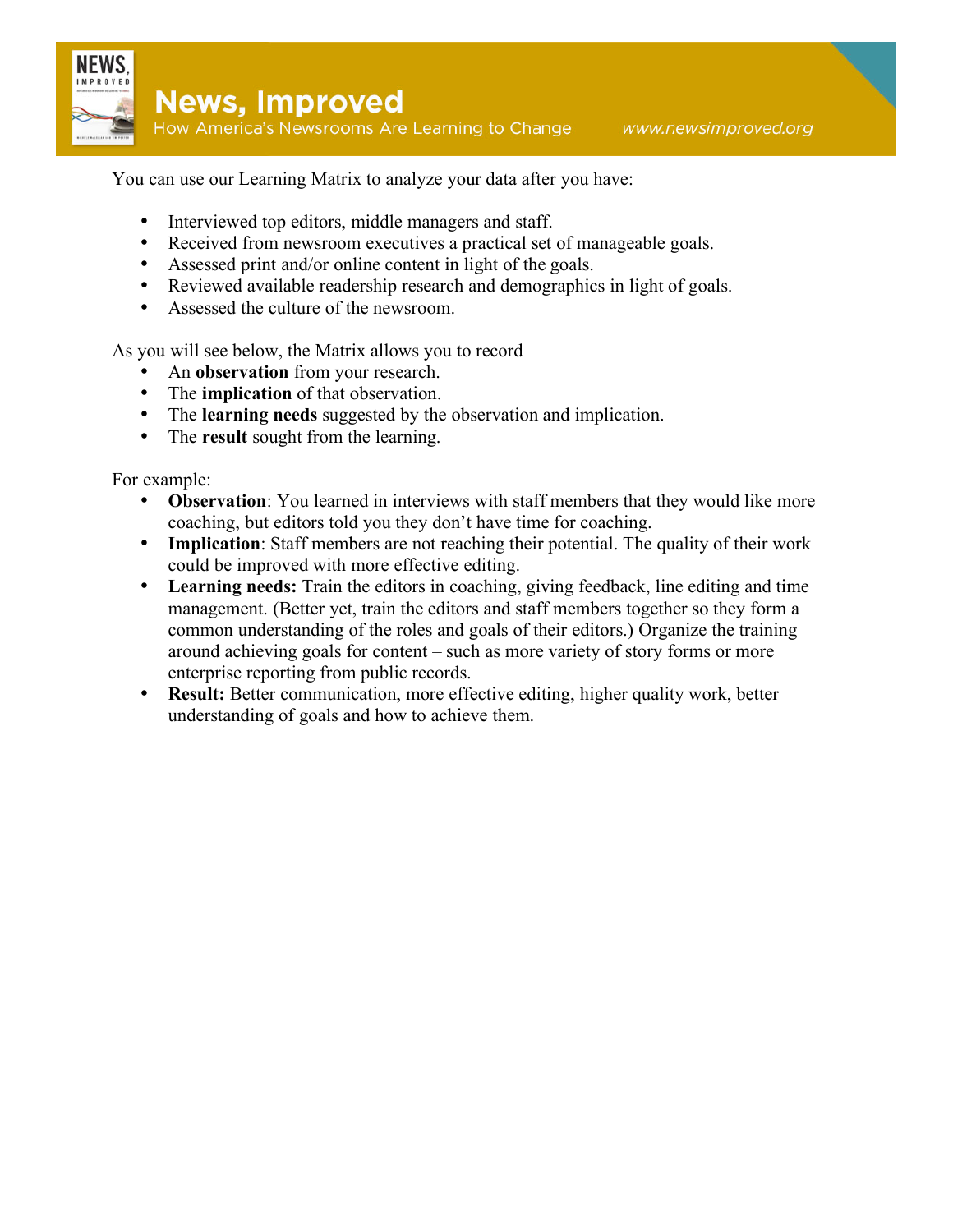

Here is a sample introduction to the report, which typically is about 25 pages long:

## **INTRODUCTION**

This report is based on interviews with staff members, market and demographic data, the cultural assessment of the newsroom and an analysis of the newspaper's content.

The report is organized by elements of the newspaper and of the newsroom:

- **Strengths & Assets** The foundation on which to build.
- **Content** What the reader sees.
- **Business Operations & Newsroom Impact** The economic circumstances in which the newsroom operates.
- **Mission & Priorities** The goals and the objectives of the newspaper.
- **Organizational Culture** The "personality" of the newsroom, as determined by the Organizational Culture Inventory® study.
- **Staff Capacity and Characteristics** The skills, attitudes and desires of the rank and file.
- **Management Capacity and Characteristics** -- The skills, attitudes and desires of mid-level managers).
- **Leadership Capacity and Characteristics** -- The skills, attitudes and desires of the top newsroom executives.
- **Learning & Professional Development** Training capacity and needs.

Each section of the report has five components, the first four of which are contained in a grid called the Learning Matrix:

- **Findings** Observations and collected data.
- **Implications** What the findings could mean to the newsroom.
- **Learning Options** Suggestions for training to address the findings.
- **Results** Goals that might be achieved through the training.
- **Notes** Clips from the interviews or research that illustrate the findings.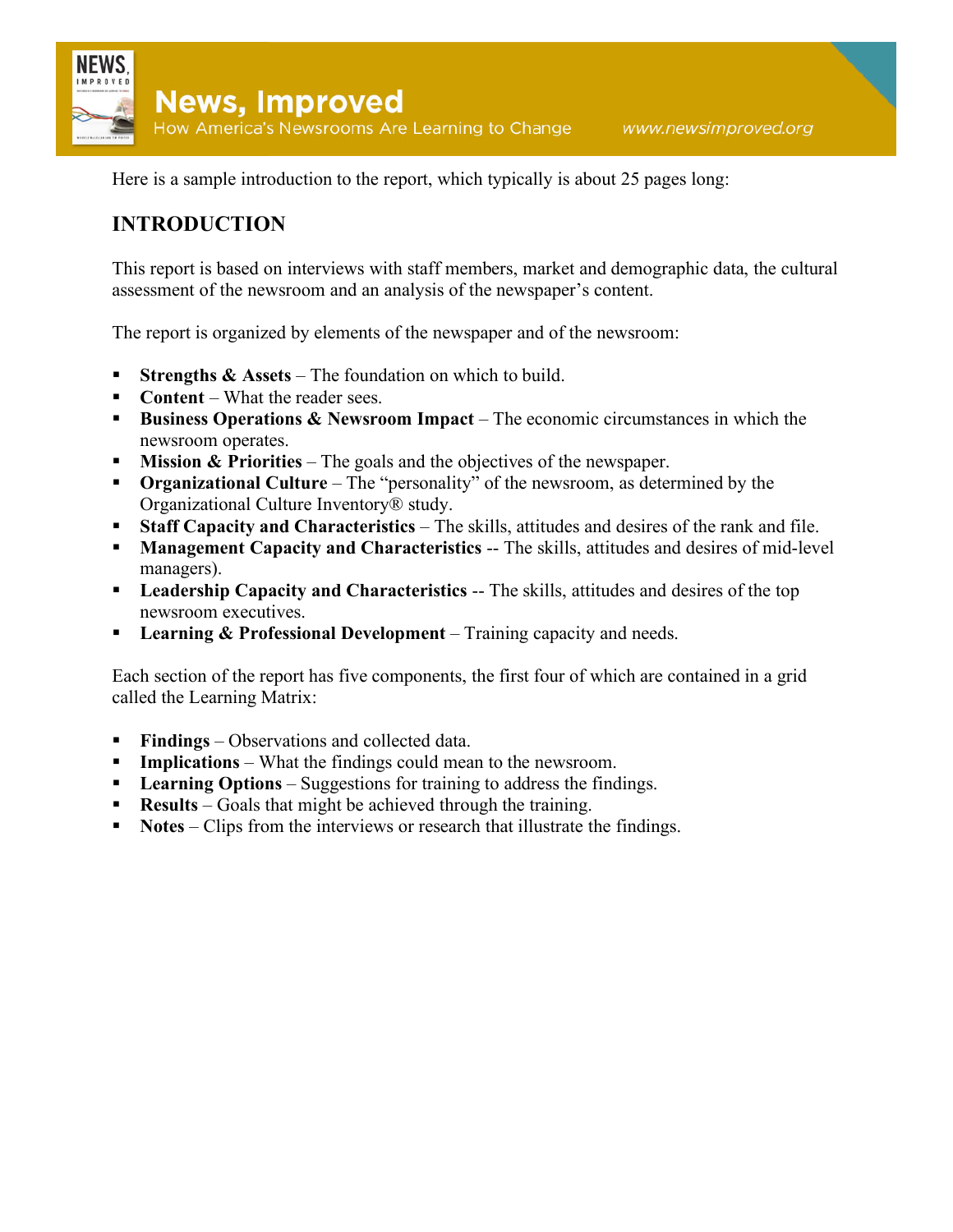Here are a few brief excerpts to illustrate the analysis process:

# **Strengths & Assets**

| <b>Findings</b>          | <b>Implications</b>         | <b>Learning Options</b> | <b>Results</b>           |
|--------------------------|-----------------------------|-------------------------|--------------------------|
| Staff members enjoy      | • Positive acceptance of    | - Involve staff in      | • Knowledge transfer     |
| their jobs and are       | change.                     | discussion, decision    | from veterans to less    |
| willing to contribute    | • Ready pool of             | and planning stages of  | experienced staff.       |
| more to the success of   | volunteers.                 | all newsroom            | - More engagement,       |
| the newspaper.           | -- Potential frustration if | initiatives.            | and thus buy-in, on      |
|                          | goodwill is misused or      |                         | newsroom initiatives.    |
|                          | ignored.                    |                         |                          |
| Newsroom employees       | • Staff is willing to       | • Create peer-to-peer   | • More interaction, thus |
| express a high degree    | learn from each other.      | learning programs.      | collaboration, among     |
| of peer-to-peer respect. | • There are natural         | • Establish mentoring   | staff.                   |
|                          | newsroom leaders            | system for younger      | • Cost-effective, in-    |
|                          | who can be involved         | staff members.          | house learning.          |
|                          | in quality initiatives.     | Draw on staff expertise | Better development of    |
|                          |                             | to shape training       | younger staff members.   |
|                          |                             | curriculum.             |                          |

### **Content**

| <b>Findings</b>                                                                                                            | <b>Implications</b>                                                                                                                                                                                                                   | <b>Learning Options</b>                                                                                                                                                                                                                | <b>Results</b>                                                                                 |
|----------------------------------------------------------------------------------------------------------------------------|---------------------------------------------------------------------------------------------------------------------------------------------------------------------------------------------------------------------------------------|----------------------------------------------------------------------------------------------------------------------------------------------------------------------------------------------------------------------------------------|------------------------------------------------------------------------------------------------|
| There is a strong<br>emphasis on local news<br>more than half of the<br>stories in the newspaper<br>are local.             | • Community news is a<br>priority.                                                                                                                                                                                                    | • Ongoing evaluation,<br>through surveys and<br>informal discussion,<br>of what type of local<br>news connects most<br>with readers.<br>• Ongoing discussion<br>of Readership<br>Institute findings as<br>applied to local<br>content. | • More awareness of<br>impact of the paper on<br>readers.                                      |
| A high percentage of<br>local news stories are<br>process or institution<br>oriented; ordinary<br>people stories are rare. | • Newspaper seems<br>stuffy, institutional.<br>• News pages don't<br>reflect the diversity of<br>the community.<br>• Readers who are not<br>interested in<br>government news<br>may look elsewhere<br>for news of their<br>interests. | • Develop story-<br>planning strategies<br>that seek out people<br>stories.<br>• Re-examine beat<br>priorities.<br>• Explore new story<br>forms that minimize<br>process but still report<br>the news.                                 | • A more "people<br>friendly" paper.<br>• Less emphasis on<br>institutions, more on<br>people. |
| Traditional journalistic<br>writing styles dominate<br>stories and headlines.                                              | • Headlines and ledes<br>may not draw in<br>readers.<br>• More creative writers                                                                                                                                                       | • Celebrate the best<br>writing.<br>• Create and discuss<br>common standards for                                                                                                                                                       | • More varied writing<br>in the paper.<br>• Better headlines.<br>• Less frustration            |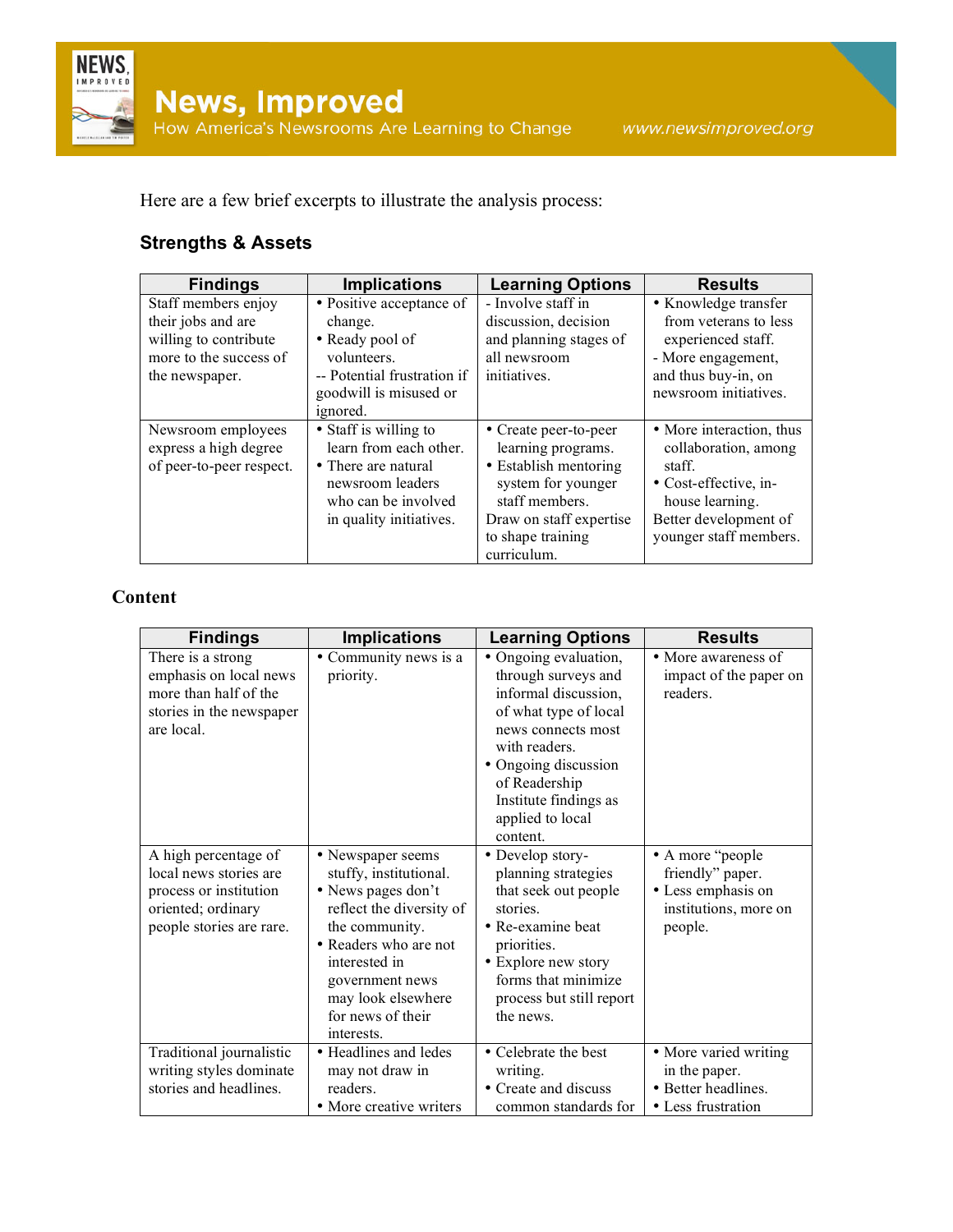

# **News, Improved**

How America's Newsrooms Are Learning to Change

www.newsimproved.org

|                                                                   | are frustrated by<br>adherence to rigid<br>forms.<br>• Paper lacks<br>personality.                  | good headline and<br>story writing.<br>• Train line editors to<br>coach reporters.<br>• Explore new story<br>forms for institutional<br>stories.                      | among best writers.                      |
|-------------------------------------------------------------------|-----------------------------------------------------------------------------------------------------|-----------------------------------------------------------------------------------------------------------------------------------------------------------------------|------------------------------------------|
| Diversity of the<br>community is not<br>reflected in the content. | At best, lack of<br>attraction to minority<br>readers. At worst,<br>alienation of those<br>readers. | • Tours of minority<br>neighborhoods.<br>• Meetings with<br>community leaders.<br>• New source<br>development by<br>reporters.<br>• Redefinition of beat<br>coverage. | • Better reflection of<br>the community. |
|                                                                   |                                                                                                     |                                                                                                                                                                       |                                          |

#### **Content Notes**

- •We're a "little too stiff and formal and gray and tedious. …We do a lot of stories because we can – or we think we should." The paper has an obligatory nature. "Stories are edited to be safe … the wit and style is edited out." – Reporter, veteran.
- Process and government stories several mentions. "We're from the open receptacle school of journalism. We seem to be on top of government issues to a fault. We do a lot of process." – Mid-level editor.

#### **Organizational Culture**

| <b>Findings</b>                                                                                                                                                                                                    | <b>Implications</b>                                                                                                                                                | <b>Learning Options</b>                                                                                                                                                                                                                                                              | <b>Results</b>                                                                                                           |
|--------------------------------------------------------------------------------------------------------------------------------------------------------------------------------------------------------------------|--------------------------------------------------------------------------------------------------------------------------------------------------------------------|--------------------------------------------------------------------------------------------------------------------------------------------------------------------------------------------------------------------------------------------------------------------------------------|--------------------------------------------------------------------------------------------------------------------------|
| • The culture of the<br>newsroom newspaper<br>is mostly defensive.<br>• Main behaviors are<br>perfectionism (avoid<br>mistakes at all costs)<br>and opposition<br>(confrontation)<br>prevails, even<br>passively.) | • Newsroom is risk<br>averse.<br>• Constructive cultures<br>are more adaptive,<br>have higher<br>readership, defensive<br>ones less likely to<br>engage audiences. | • Create more<br>collaborative<br>opportunities.<br>• Include all segments<br>of the newsroom in<br>planning new editorial<br>initiatives.<br>• Create opportunities<br>to discuss, evaluate<br>and challenge<br>assumptions about<br>content of the paper.<br>• Reward risk-taking. | A more adaptive,<br>nimble workforce.                                                                                    |
| • Newspaper is<br>considered a collegial<br>place to work,<br>perhaps too nice.                                                                                                                                    | • Lack of discussion or<br>feedback about<br>weaknesses or<br>differences inhibits<br>improvement and<br>change.                                                   | • Create opportunities<br>for critical self-<br>assessment of the<br>news product.<br>• Set annual goals for<br>individual staff<br>members.                                                                                                                                         | • More feedback for<br>staff.<br>• Better sense of<br>collective values.<br>• More open<br>environment for<br>criticism. |